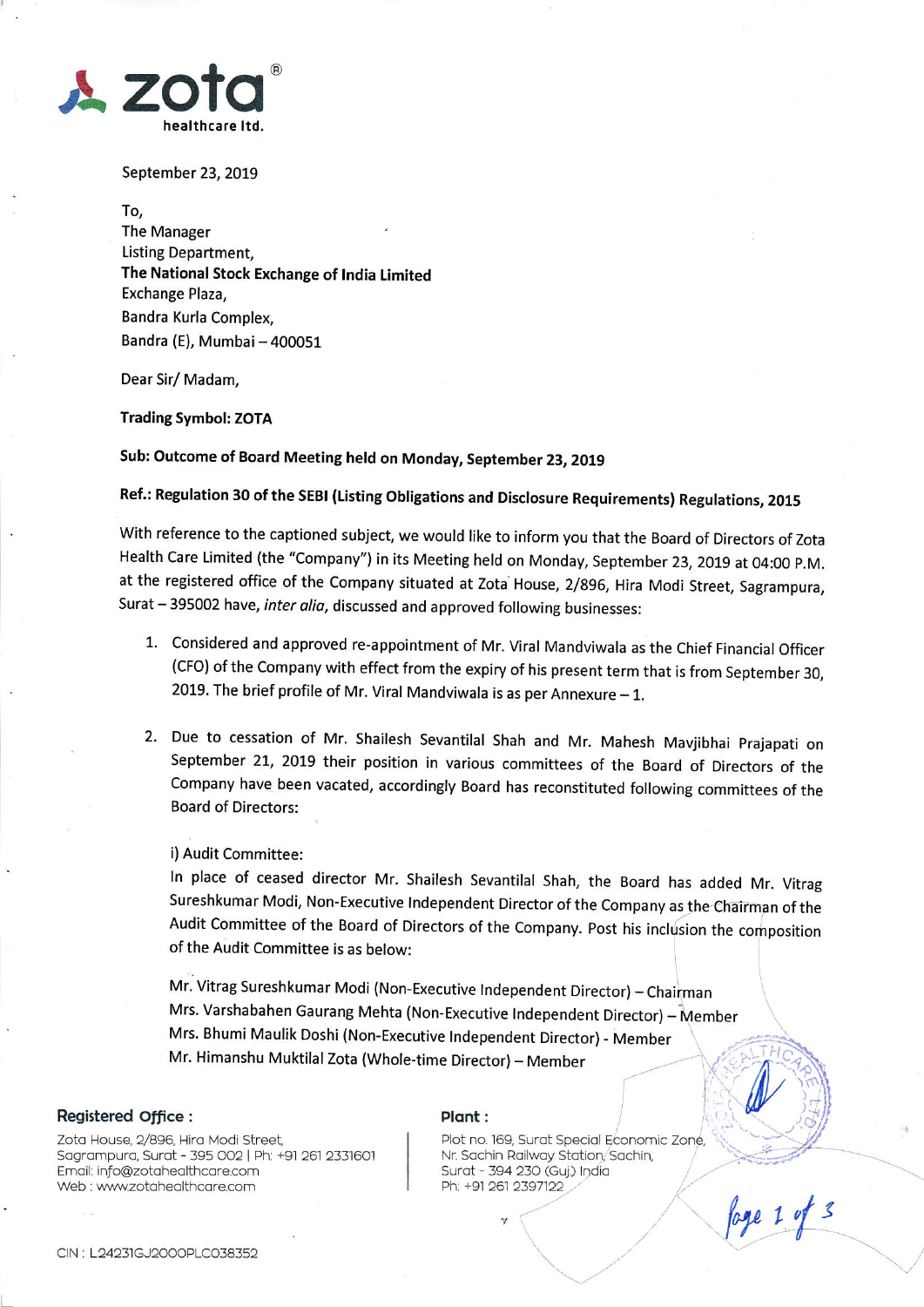ii) Nomination and Remuneration Committee:

ln places of ceased directors Mr. Mahesh Mavjibhai Prajapati and Mr. Shailesh Sevantilal Shah, the Board has added Mr. Dhiren Prafulbhai Shah and Mrs. Jayshreeben Nileshkumar Mehta, Non-Executive Independent Directors of the Company as the Members of the Nomination and Remuneration Committee of the Board of Directors of the Company. Post their inclusions the composition of the Nomination and Remuneration Committee is as below:

Mrs. Varshabahen Gaurang Mehta (Non-Executive Independent Director) - Chairman Mr. Dhiren Prafulbhai Shah (Non-Executive lndependent Director)- Member Mrs. Jayshreeben Nileshkumar Mehta (Non-Executive Independent Director) - Member

iii) Stakeholders Relationship Committee:

ln place of ceased director Mr. Mahesh Mavjibhai prajapati the Board has added Mrs. Jayshreeben Nileshkumar Mehta, Non-Executive lndependent Director of the company as the Chairman of the Stakeholders Relationship Committee of the Board of Directors of the Company. Post her inclusion the composition of the Stakeholders Relationship Committee Committee is as below:

Mrs. Jayshreeben Nileshkumar Mehta (Non-Executive Independent Director) - Chairman Mr. Manukant Chandulal Zota (Whole Time Director)- Member

Mr. Himanshu Muktilal Zota (Whole Time Director) - Member

The Board meeting concluded at 04:45 p.M.

This is for your information and record.

Thanking you,

Yours faithfully,

For Zota Health Care Limited

dubin.

Ashvin Variya (Company Secretary & Compliance Officer) Place: Surat

Encl: a/a



foge aof 3